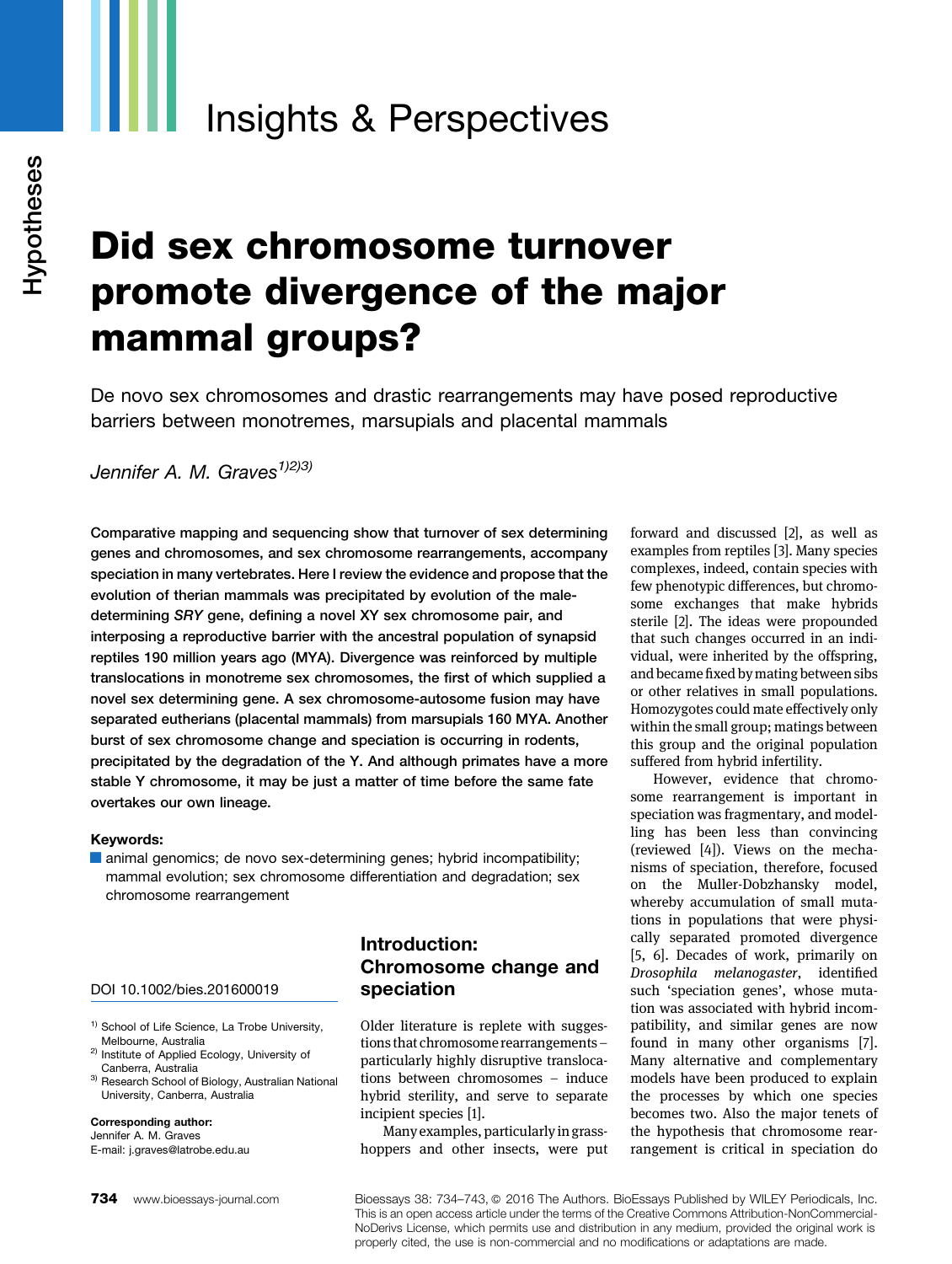not receive strong support from the more detailed and incisive analysis permitted by newer molecular techniques [8]. Many examples have been studied in which hybrid incompatibility is not a serious barrier to gene flow. Indeed, the importance of chromosome rearrangements has been suggested to be more in the isolation of regions of low recombination which might harbour packages of genes that work in one environment but not another [9, 10].

The role of chromosome change in speciation was also problematical because it has such drastic effects. The argument was that such changes occurred in a single individual, and could not spread through the population because of the infertility of hybrids. Because speciation was reckoned to require a long time during which changes were polymorphic, it was difficult to imagine that such drastic changes could remain in the population long enough to become fixed, and were, therefore, thought to follow, rather than to induce speciation. Yet drastic chromosome changes do get fixed, if rarely. So there must be a route from a single individual change, through the spread, at least to two individuals of the opposite sex, to enable homozygosity and fixation.

Sex chromosome turnover and rearrangement may present a special case. Sex chromosomes are known to have major effects on speciation in terms of Haldane's Rule and the large X effect, explored in detail in Drosophila but evident also in mammals [11, 12]. New comparative genetic data document many vertebrates in which autosomes in one species have become sex chromosomes in another, as well as many rearrangements of sex chromosomes and autosomes. Molecular techniques have also documented the special properties of differentiated sex chromosomes in hemizygous expression and dosage compensation, and sex-biased gene content. Hybrids between individuals with different sex pairs are much more likely to suffer from infertility because of disruptions, not only to pairing and recombination, but also to sex determination and dosage compensation and to the disruption of the activity of fertility genes on sex chromosomes [13].

Here I argue that sex chromosome change, which is both more damaging

because of specialisation and degradation of sex chromosomes, but also more able to persist because incompatibility may be asymmetric (that is, has different effects in reciprocal crosses), precipitated divergence of the major mammal groups.

### How are sex chromosomes rearranged or replaced?

In amniotes (mammals, birds and reptiles), the genome and the karyotype are amazingly conserved; there are few major chromosome rearrangements between an emu and a Galapagos tortoise, a snake and a chicken. Eutherian (placental) mammals are the glaring exception, showing a great variety of chromosome numbers and genome rearrangements; even the other two branches of mammals (marsupials and monotremes) have very conserved karyotypes [14].

However, evenin taxa with extremely conserved karyotypes, sex chromosome turnover can take place when a novel gene on an autosome takes over the job of kick-starting gonad differentiation.

Fish provides numerous examples of sex chromosome turnover. For instance, in medaka and its close relatives with similar karyotypes, different chromosomes show sex linkage, as a result of the rapid evolution of different sex determining genes [15–17]. In sticklebacks, too, novel sex genes have rapidly arisen [18, 19], and in cichlid fish of Lake Victoria, rampant speciation is often accompanied by sex chromosome turnover [20]. In frogs, too, different sex determining genes and sex chromosome systems have arisen, and one species is polymorphic for XY and ZW systems [21–24].

In some reptile lineages, sex chromosome turnover is rare. For instance, all birds have a ZZ male:ZW female system and share the same Z chromosome, determining sex by means of dosage of a Z-borne gene DMRT1 [25]. Snakes, with a different ZW pair, also appear to be very stable, at least in the two families (Colubridae and Viperidae) with highly degraded W chromosomes [26].

However, sex chromosome change is extremely frequent in other reptile families (e.g. lizards). One extra factor in

reptiles is the ability of many species to determine sex, not by sex chromosomes and genes, but by environmental temperature. There are phylogenies of closely related agamid lizards that reveal at least four flip-flops through genetic sex determination (GSD) and temperature sex determination (TSD), generating novel sex chromosomes [27]. Some reptile species have sex chromosome systems that can be overridden by temperature [28, 29]; these dual systems are extremely labile, able to change rapidly to TSD systems and even between ZW and XY [30, 31]. Similar GSD-TSD transitions may be common in some fish and may also facilitate changes in sex determination [32–34].

Much has been written about evolutionary drive to fill subtly different niches, but perhaps the triggers for speciation in some vertebrate groups include the inherent instability of the sex determining system.

# Mammal sex genes and sex chromosomes are very stable

In comparison, mammals have a very stable sex determination system. Since they are homoeothermic, GSD to TSD transitions are not an option, and the XY pair of therian mammals has differentiated to extremes that make YY individuals inviable.

There are three major groups of mammals; Eutheria (placental) and Metatheria (marsupials) together comprising subclass Theria, which diverged from the egg-laying monotremes (Prototheria) 190 million years ago (MYA) [35] (Fig. 1). All eutherians have the same XY chromosome pair, defined by a male-dominant testis-determining gene identified as SRY [36]. SRY activates a genetic pathway that promotes differentiation of a bipotential gonad into a testis in the embryo and suppresses ovarian development [37, 38].

The gene content of the X is virtually identical over even the most distantly related eutherians. The Y chromosome is a relic of the X that degraded to different extents, leaving tiny overlapping sets of active genes [38]. The malespecific region of the human Y retains only 27 active genes, though some are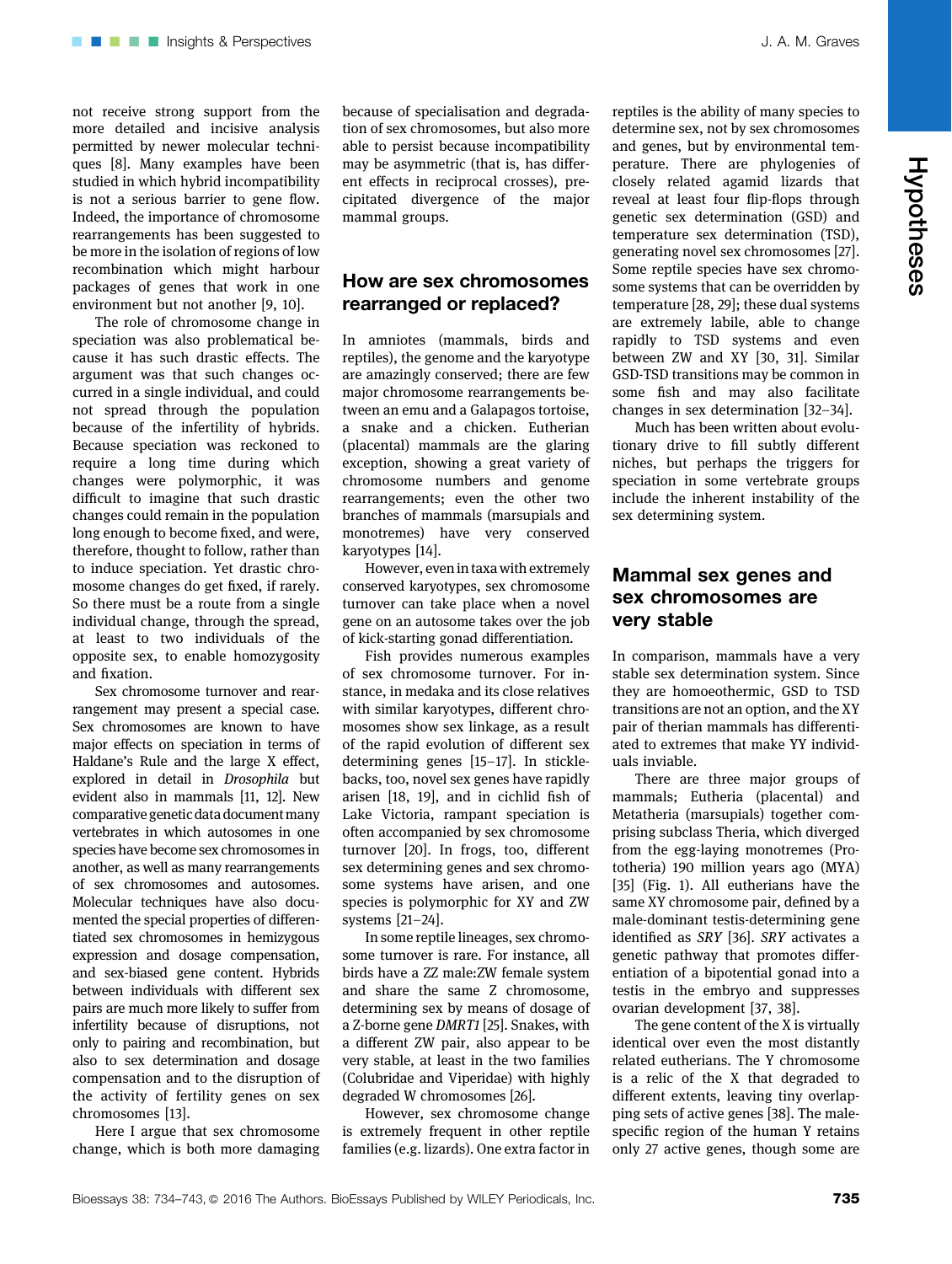

**Figure 1.** Relationships among higher vertebrate and their sex chromosomes. Placental mammals (infraclass Eutheria) diverged from marsupial mammals (Infraclass Metatheria) about 166 MYA [35]. These two groups comprise mammalian Subclass Theria, which diverged from Subclass Prototheria (monotreme mammals such as the platypus) 190 MYA. Ancestral synapsid (mammal-like) reptiles diverged from other reptile groups about 310 MYA. Comparative mapping demonstrates five orthologous segments that are sex chromosomes in one vertebrate lineage and autosomal in others. The yellow segment has become sex chromosomes in snakes (sex determining gene remains unknown). The red segment defined by DMRT1 became sex determining in birds; this segment is represented on the sex chromosomes of platypus but the sex determining gene is AMH, translocated from another block (orange). The blue region defined by SRY (which evolved from SOX3) became sex chromosomes in mammals, and the green region fused with this ancient XY in eutherian mammals.

present in multiple copies (mostly inactive); cat and pig Y chromosomes have slightly more [39] and mice fewer [40]. Only two genes on the mouse Y are critical for a male phenotype and reproduction [41].

# The evolution of SRY defined de novo XY sex chromosomes in therian mammals

In line with the accepted theory of sex chromosome evolution [42, 43], the evolution of SRY is credited with initiating the differentiation of the XY pair [38] (Fig. 2). SRY is thought to have evolved from SOX3, a highly conserved gene that lies on the X in mammals [44] and is expressed in the central nervous system and germcells, but not the somatic cells of the testis, where the sex determining message must be received [45]. Mis-expression of SOX3 in the Sertoli cells causes sex reversal in humans and mice [46], suggesting that a change in tissue of expression,

perhaps by fusion with a gonad-specific promotor, created the male-dominant SRY gene that took over sex determination from the ancestral gene [47].

The emergence of a novel sex determining gene has been shown, in many systems, to drive the degradation of the chromosome on which it lies. In an ancient mammal, the acquisition of the dominant male determining SRY gene was, therefore, the kiss of death for the autosome that bore SOX3. Nearby genes were selected for a male-advantage function and the region became non-recombining to keep this malespecific package together [38]. Recruitment of more genes on the Y to a malespecific function extended this region progressively until only the terminal few megabases remained homologous to the X as the shared pseudoautosomal region.

Not only did the Y degrade, but both the X and Y rapidly specialised. Genes on the Y acquired male-specific functions such as in spermatogenesis. Meanwhile the X rapidly acquired sex and intelligence genes as a result of sexual antagonism and the hemizygous

state in males [38]. Dosage compensation evolved to silence one X in females, possibly after upregulation of genes on the X in both sexes [40].

Thus, a minor molecular accident – gene fusion and change of the transcription profile of SOX3 – was all that was required to precipitate a major turnover of sex chromosomes in ancestral mammals.

# Platypus sex chromosomes rewrote mammal chromosome evolution

When did this happen? And what was the sex determining system of the ancestor of all mammals which was replaced by the novel SRY-bearing chromosome pair in therians?

The standard approach to this question is to examine the sex chromosomes of outgroups. However, mammals and reptiles last shared a common ancestor 310 MYA, so the trail has gone a bit cold. Also, as we have seen, reptiles have an amazing array of different sex determining mechanisms, and exhibit frequent changes. It is difficult to deduce the sex determining system of a reptile ancestor, which might even have been environmental [48].

The basal group of mammals, the Prototheria, should provide some clues to the ancestral mammalian sex determining system. Monotremes (comprising two families, platypus and echidna) have multiple sex chromosomes [49]. The platypus has 10 sex chromosome, five genetically distinct X and five Y. These form a chain at male meiosis which is held together by crossing over within nine pseudoautosomal regions. The five Xs segregate to one pole and the five Ys to the other [50].

The platypus orthologues of human X genes lie, not on the sex chromosomes, but on autosomes [51]. Mapping the genes on the five X and five Y chromosomes confirmed that platypus sex chromosomes have no homology to the therian X. But, surprisingly, they have extensive homology to the bird ZW sex chromosome pair [52].

Other gene blocks on the platypus sex chromosomes have homology to other chicken chromosomes, consistent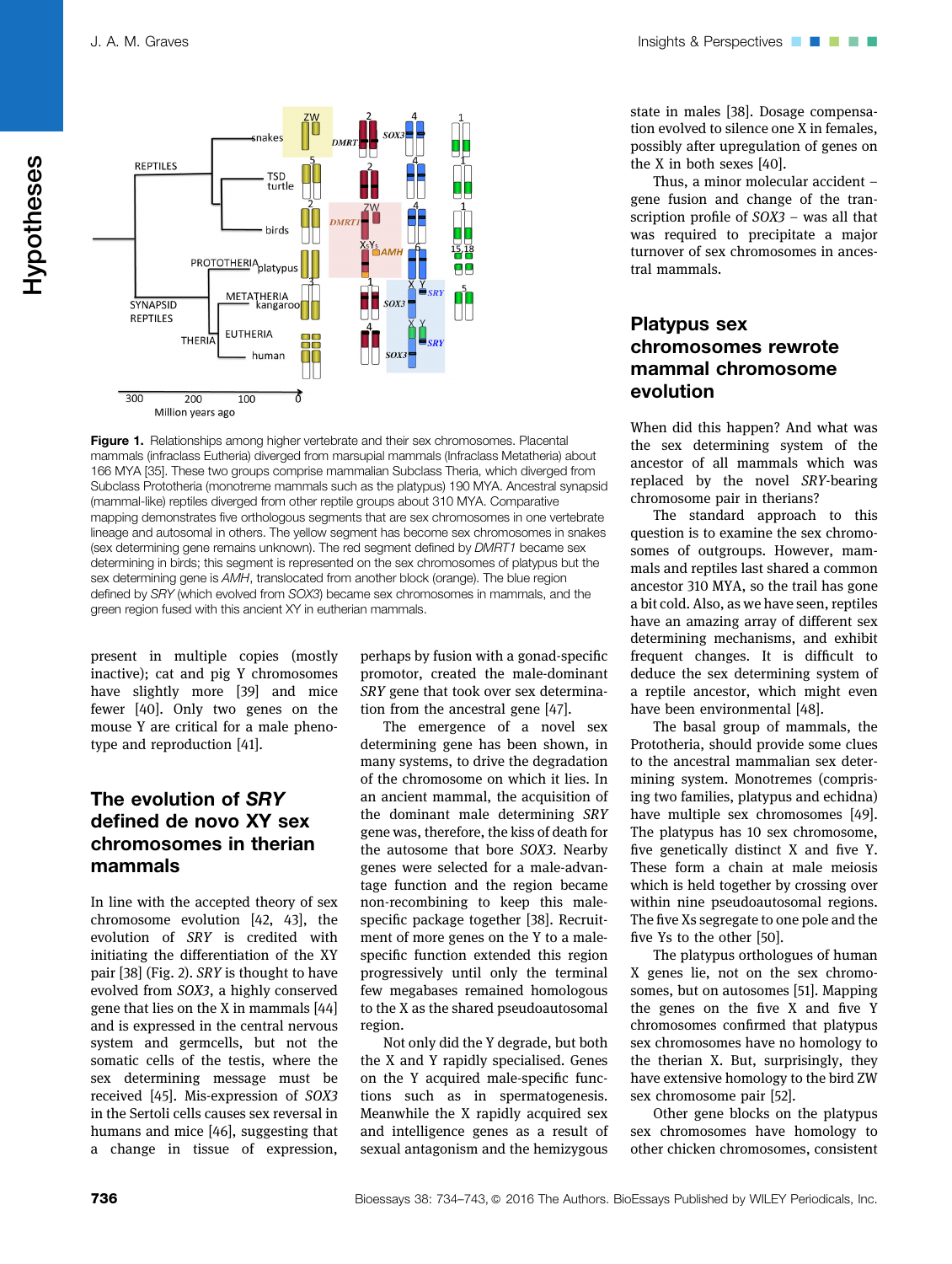

Figure 2. Evolution of SRY and the mammal XY sex chromosome pair. A: Evolution of SRY from an allele of autosomal SOX3. SOX3 is highly conserved throughout vertebrates, with functions in brain and germcells, but is sex reversing when mis-expressed in the bipotential gonad. SOX3 shares with SRY a moderately conserved HMG box (grey), involved with DNA binding and bending through a specific angle. We speculate that SOX3 was truncated by breakage at the 5' end, and rejoining with a promotor that drove its expression into the bipotential gonad. **B:** Differentiation of the mammal  $X$  and  $Y$  chromosomes. Originally the  $X$ and Y were an ordinary pair of autosomes bearing SOX3. Mutation of one allele to a sexdetermining SRY ensured that the chromosome that bore it became a male-specific Y. It degenerated rapidly as nearby genes acquired male-specific functions, and recombination (represented by dotted lines) in the region was suppressed to preserve a male-specific gene package. Within the region of low recombination, mutation, deletion amplification and insertion of repetitive sequence was rife, hastening progressive degeneration. Genes that acquired a male-specific function (grey) were retained. The XY of eutherian mammals retains a short pseudoautosomal segment that still recombines. However, the marsupial X and Y have lost all homology, and some rodents have completely lost the Y.

with the derivation of platypus chain by sequential translocations with autosomes [53]. Sequence comparisons between X-Y shared genes revealed that the large  $X_5$  and tiny  $Y_5$  that terminate the chain are the most diverged, and therefore the oldest members of the chain [54], suggesting that they represent the original mammalian sex chromosomes.  $X_5$  is largely homologous to the bird Z [52].

The other monotreme family, the echidnas, also have a sex chromosome chain but it consists of only nine elements, with the tiny terminal  $Y_5$ fused onto another Y [55]. Chromosome painting and gene mapping shows that four of the five XY pairs in the echidna chain are the same, but the fifth is represented by an autosome in platypus. Likewise, one of the platypus XY elements is represented by an autosome in echidnas. This implies that the three translocations in common occurred before platypus and echidna diverged,

probably about 50 MYA [56, 57], but one further translocation occurred independently in each of the two lineages at or after divergence, and involved different autosomes.

The identity of the monotreme sex determining gene has been controversial. Not surprisingly, monotremes lack SRY, and SOX3 is autosomal [58, 59], lying with orthologues of other human X genes on chromosome 6. The bird sex determining gene DMRT1 lies on an X chromosome in monotremes, so is unlikely to promote dosage-dependent determination in which two copies promote male development. There is no trace of a Y-borne DMRT1 variant that could act as a male-determining gene. The most convincing candidate is an AMH orthologue that lies with syntenic markers on the tiny  $Y_5$  chromosome [54]. This suggests that translocation of the ancestral sex pair with an autosome provided a novel sex gene in an ancestral monotreme. The other four Y

chromosomes are very degenerate; it will be interesting to discover whether they retain gene variants that have acquired functions in fertility.

We can date the evolution of SRY and the XY system of therian mammals from the known divergence dates of reptiles and mammal lineages (Fig. 1). Since birds and reptiles, and even monotremes do not share the therian XY, it must have evolved at or after the Prototheria-Theria divergence 190 MYA. And since marsupials and eutherians, which diverged 166 MYA, share SRY and the XY chromosome pair, SRY and the therian XY must have evolved in the 24 million year window between 190 and 166 million years ago.

# Sex chromosomeautosome fusion accompanied evolution of eutherian mammals

Although the XY pair of marsupials and eutherians is monophyletic, there is an important difference. Comparative mapping of the marsupial orthologues of genes on the long arm and the pericentric region of the humanXlie on themarsupial X, but more distal genes on the short arm of the human X map together on an autosome in marsupials [60].

This defines two ancient evolutionary blocks, the X conserved region XCR, which is shared by all therian mammals, and the X added region XAR, which is autosomal in marsupials.

Conserved and added regions YCR and YAR can be identified also on the human Y by mapping the X homologues of Y genes. The ancestor of SRY (SOX3) is one of the few Y genes that survive from the ancient XY; most human Y genes derive from the added region [61].

Regions orthologous to XCR and XAR are separate also in birds and other vertebrates [62], implying that they represent two separate ancient gene blocks that fused in eutherians. The addition of an autosomal region to the Y as well as to the X chromosome implies that fusion occurred within a large pseudoautosomal region when the XY pair was only partially differentiated.

Again we can date this fusion by comparing distantly related eutherians, humans and the basal afrotherians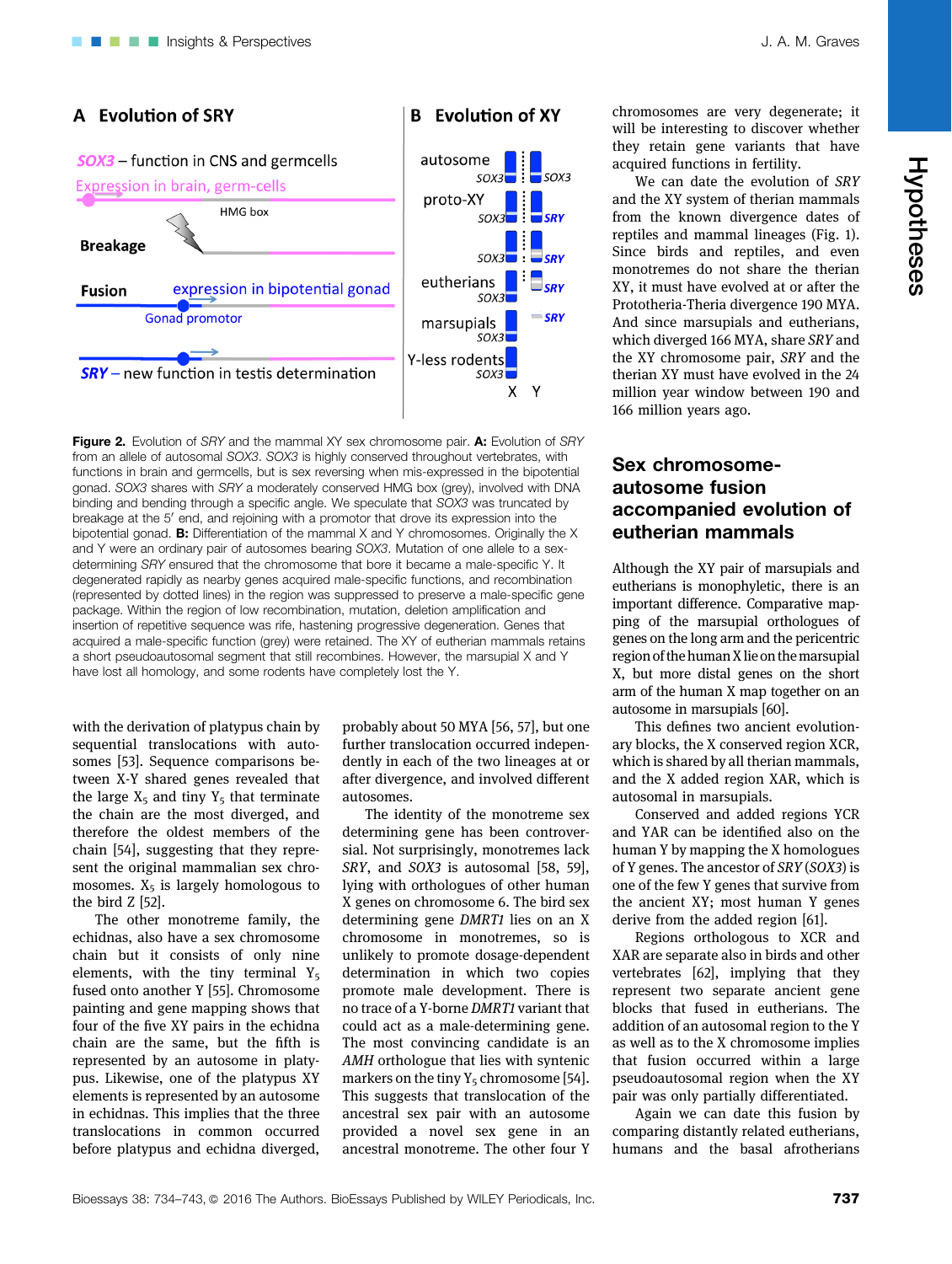(Fig. 1). The finding that genes on the human X all lie also on the elephant X chromosome implies that the fusion occurred before the eutherian radiation about 105 MYA [63]. And the finding that in elephants, XCR and XAR are separated by the centromere, suggests that the two ancestral blocks underwent centromere-centromere (Robertsonian) fusion [64].

# Sex chromosome changes define the three major mammal groups

These data imply that three major sex chromosome changes separate the three major mammal lineages:

- de novo evolution of *SRY* and degeneration of the neo *Y* chromosome in a eration of the neo Y chromosome in a therian ancestor 190–166 MYA,
- three X-autosome translocations in monotremes 190–55 MYA, and a further independent translocation in platypus and echidna lineages,
- Robertsonian fusion of XY and autosome in eutherians 166–105 MYA.

We do not know how sex determination operated in the ancestor of all mammals, but it is clear that it did not involve SRY, whose ancestor SOX3 is autosomal in monotremes as well as other vertebrates. The homology between monotreme and bird sex chromosomes initially suggested that the mammalian ancestor had a bird-like ZW system, driven by DMRT1 dosage. However, this need not represent identity by descent, for a flatfish also has a ZW sex pair with homology to the bird ZW, and uses DMRT1 dosage to determine sex [32]. DMRT1 has also been pressed into service independently by spawning copies that became a dominant maledeterminer in medaka [16, 65] or female determiner in Xenopus [66]; clearly this gene is simply good at sex determination and has been independently recruited in several lineages [67].

In order to explore specific consequences of a take-over by a de novo SRYdriven XY system, I shall posit that an ancient ZW system, similar to that in birds, prevailed in the ancestor of all mammals. I propose that SRY arose on a ZZ background after the mis-expression of SOX3 in the bipotential gonad, and became fixed in a small population, which could no longer effectively mate with the original population. This population gave rise to therian mammals.

Each of these changes would have been highly disruptive to hybrids. Matings between animals with a primitive bird-like ZW system and the de novo XY system could produce offspring with mixtures of sex chromosomes that are likely to be infertile or even inviable (Fig. 3). The degree of disruption would depend on the rapidity of sex chromosome differentiation and degradation. If Y chromosome change and dosage compensation were rapidly established, offspring of heterogametic XY males and ZW females would suffer from haploinsufficiency, exacerbated by specialisation of the X and the evolution of dosage compensation (Fig. 3b). If the de novo XY system maintained homomorphy for longer, the two systems might co-exist for many generations. Interestingly, the results of reciprocal crosses might differ; a cross between homogametic XX females and ZZ males might deliver some viable and fertile individuals (Fig. 3c), and thus might maintain a polymorphism for many generations.

The effects of translocations and fusions between sex chromosomes and autosomes are well known in mice and humans [68, 69]. Individuals heterozygous for translocation produce half balanced and half unbalanced gametes, a severe reproductive barrier between old and new systems. Interference with the dosage compensation system appears to contribute to infertility in mouse translocation hybrids [70].

It is also interesting to explore what might happen when a sex chromosome autosome translocation takes place, as was the case in ancestral monotremes. Again, for argument's sake, I will propose that monotremes originally had a birdlike ZW system driven by dosage of DMRT1. The first translocation to this ancestral Z (probably in a ZZ male) added a region that contained the AMH gene, an important player in the sex determining network in reptiles, and the sex determining gene in some fish [16, 71]. I propose that AMH took over as a male-dominant sex determining gene, defining a neo-Y. A system of alternate segregation evolved to segregate multiple

X and Y chromosomes into X- and Ybearing sperm. This change could have promoted or reinforced monotreme divergence, since translocation heterozygotes would produce unbalanced gametes, as well as having two, possibly antagonistic, sex determining genes. Subsequent translocations would have been less disruptive, since alternate anaphase segregation had already evolved; however, a fourth translocation, different in platypus and echidna, may have promoted divergence of families Ornothorhynchidae (platypus) and Tachyglossidae (echidnas).

Either change could have been first; de novo XY evolution may have precipitated divergence of Theria, leaving the ancient ZW system to be later salvaged by sex chromosome-autosome translocation in Prototheria. Alternatively an initial translocation may have been sufficient to drive apart the ancestors of Theria and Prototheria, with one lineage evolving alternate segregation, and the other soldiering on until it evolved a novel sex chromosome system.

In the therian lineage, a further major change, fusion of the XY with an autosome, may have promoted divergence of eutherian mammals from marsupials.

Thus the differences in sex chromosomes of the three major mammal groups would all be highly disruptive to hybrid matings. I propose here that these changes, rather than merely following the isolation of mammal populations, had a major role in precipitating divergence.

# How does sex chromosome turnover occur?

This scenario for the sex chromosomedriven divergence of major mammal groups calls into question how sex chromosome turnover occurs, how it can be fixed in a population, and the selective forces promoting and opposing fixation. There is a catch-22 here; divergence depends on a reproductive barrier being posed by hybrid infertility, and the barrier is highest after the most drastic changes. However, the more drastic the change, the less likely it is to be fixed.

The problems of accounting for chromosome change have been debated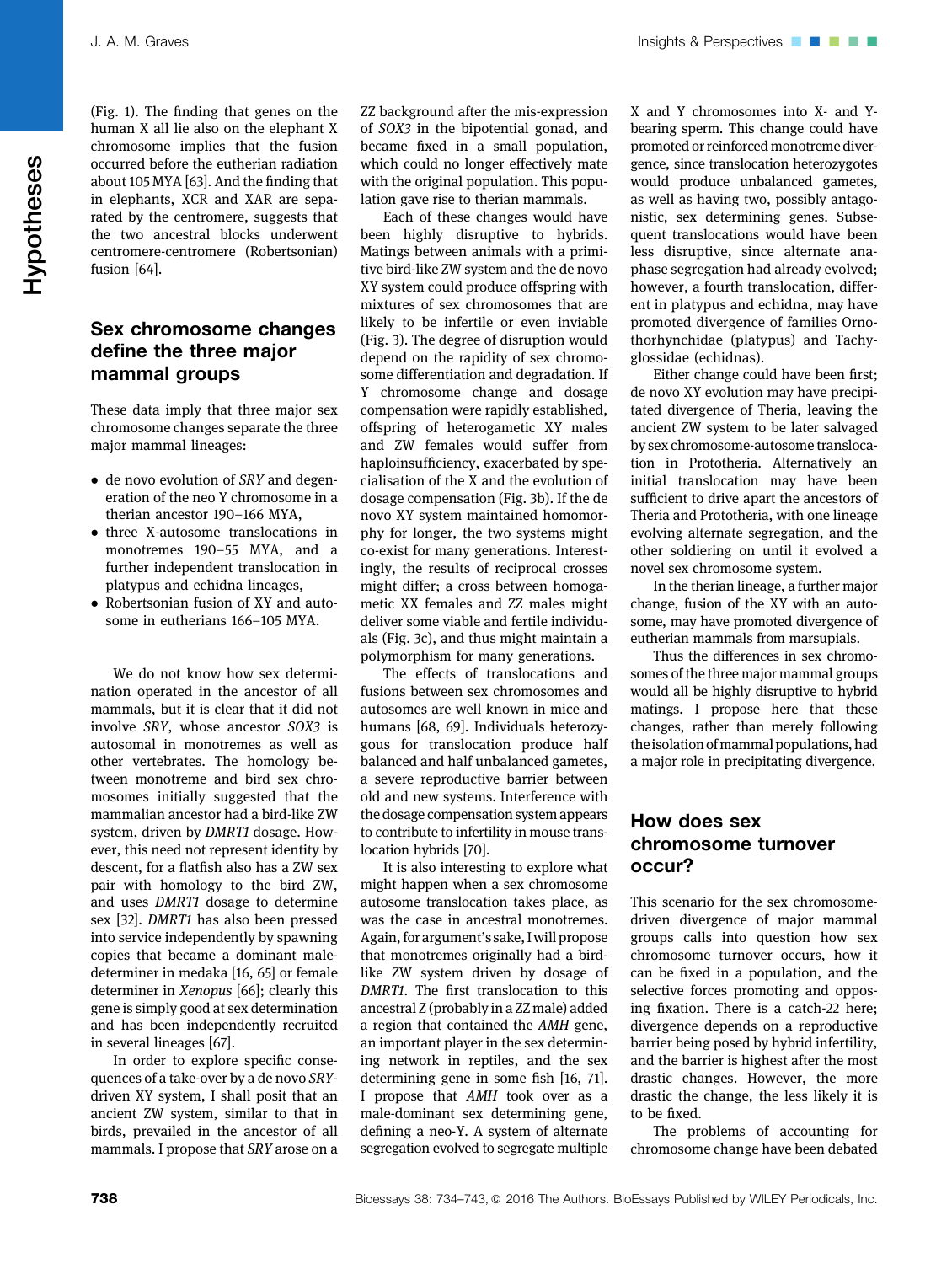

Figure 3. Interaction of ancient ZW and de novo XY sex determining systems. A: In the old ZW system, the male (M) has two Z chromosomes (green), bearing DMRT1. Females (F) have a single Z and a degenerate W. Dosage of DMRT1 determines sex; two copies are required for male development (dark green). Some upregulation of Z genes occurs in females. An autosome (blue) bearing SOX3 (light blue) is present in two copies in both sexes. In the new XY system, with the evolution of SRY (dark blue) from SOX3, the blue autosome has become a sex pair. Males have a single X and a degenerate Y bearing the male-dominant testis determining gene SRY; genes on single X are upregulated (darker blue). Females have two X chromosomes; one upregulated (darker blue) and one inactive (blue hatching). Gene content of the X has become specialised. The Z chromosome has become an autosome (A, lighter green), losing its dosage compensation and DMRT1 is no longer sex determining (lighter green). **B:** Matings between heterogametic female (ZW) and heterogametic male (XY) produce hybrid offspring with four combinations of ZW and XY chromosomes, with predicted phenotypes as shown (male M, female F, dead †). Hybrids with two green chromosomes may be male with or without SRY. Only offspring with two blue chromosomes and a single green chromosome are likely to be female. Offspring with both a degenerate W and Y are likely to be inviable, and offspring with two blue chromosomes (an X and autosome) could suffer from dosage problems (too much product if the X is upregulated; too little if it is inactivated). C: Matings between homogametic male (ZZ) and homogametic female (XX) produces offspring with only one combination of sex chromosomes. With two DMRT1 copies these are likely to be male; however, the combination of an X and the original autosome may not be viable if the X is upreguated or inactivated.

over decades. A chromosome rearrangement must occur, or a novel sex determining gene must arise, in a single individual. How can this spread in a population when it leads to infertility? Turnover of mammal sex chromosomes is equally difficult to explain, whether or not it promotes divergence.

However, sex chromosome turnover has occurred in mammals, though rarely. What needs to be explored, therefore, is how and why does it get fixed? Is there selection for the new system, and on what characteristic?

In examining how a novel sex chromosome can take over a population, it is useful to distinguish between young sex chromosome systems and highly differentiated sex chromosomes.

Young sex chromosomes, such as those in many fish and some reptiles, show little differentiation. Thus the Y (or W) chromosome has not yet degraded to the extent that vital genes have been lost, nor has dosage compensation evolved to any great extent. This means that YY (or WW) individuals are likely to be viable, and a new sex gene on another chromosome may exist as a polymorphism for a considerable time. This seems to be the case for the Japanese wrinkled frog Rana rugosa, in

which XY and ZW systems co-exist in a hybrid zone where many different sex chromosome combinations occur [23].

In such systems, the original sex chromosomes can readily revert to their previous status as autosomes. This appears to have occurred in medaka and related fish, in which an ancestral sex determining gene on one chromosome was replaced with a copy of the DMRT1 gene on a different chromosome [65]. This can occur more easily if the sex chromosomes have differentiated to only a minor extent; however, highly diverged sex chromosomes may survive as autosomes if the de novo system arises on either an XX female or a ZZ male background.

The extent to which replacement of highly differentiated sex chromosomes with a novel system poses a reproductive barrier between old and new sex systems will depend on the rapidity with which the novel system differentiates. Hybrids will be subfertile, producing unbalanced gametes and duplicationdeficient offspring (Fig. 3). In addition, there is likely to be derangement of expression of genes on the X (or Z) that are dosage compensated.

# How do new sex chromosomes become fixed?

However, it is more difficult to explain how such a drastic alteration in a single individual can become fixed in a population. The classic explanation is that random mutations or rearrangements occur by chance in small populations and can achieve homozygosity by inbreeding [1]. There is ample evidence that chromosome rearrangements may occur and be randomly fixed in small populations without being adaptive. For instance, many different chromosome fusions have become fixed in isolated populations of mice introduced to Mauritius only 700 years ago; these populations are now unable to hybridise [72]. This is far too short a time to envisage gradual accumulation of mutants in isolated populations that ultimately pose a reproductive barrier, and the most sensible conclusion is that non-adaptive chromosome change and drift has promoted speciation.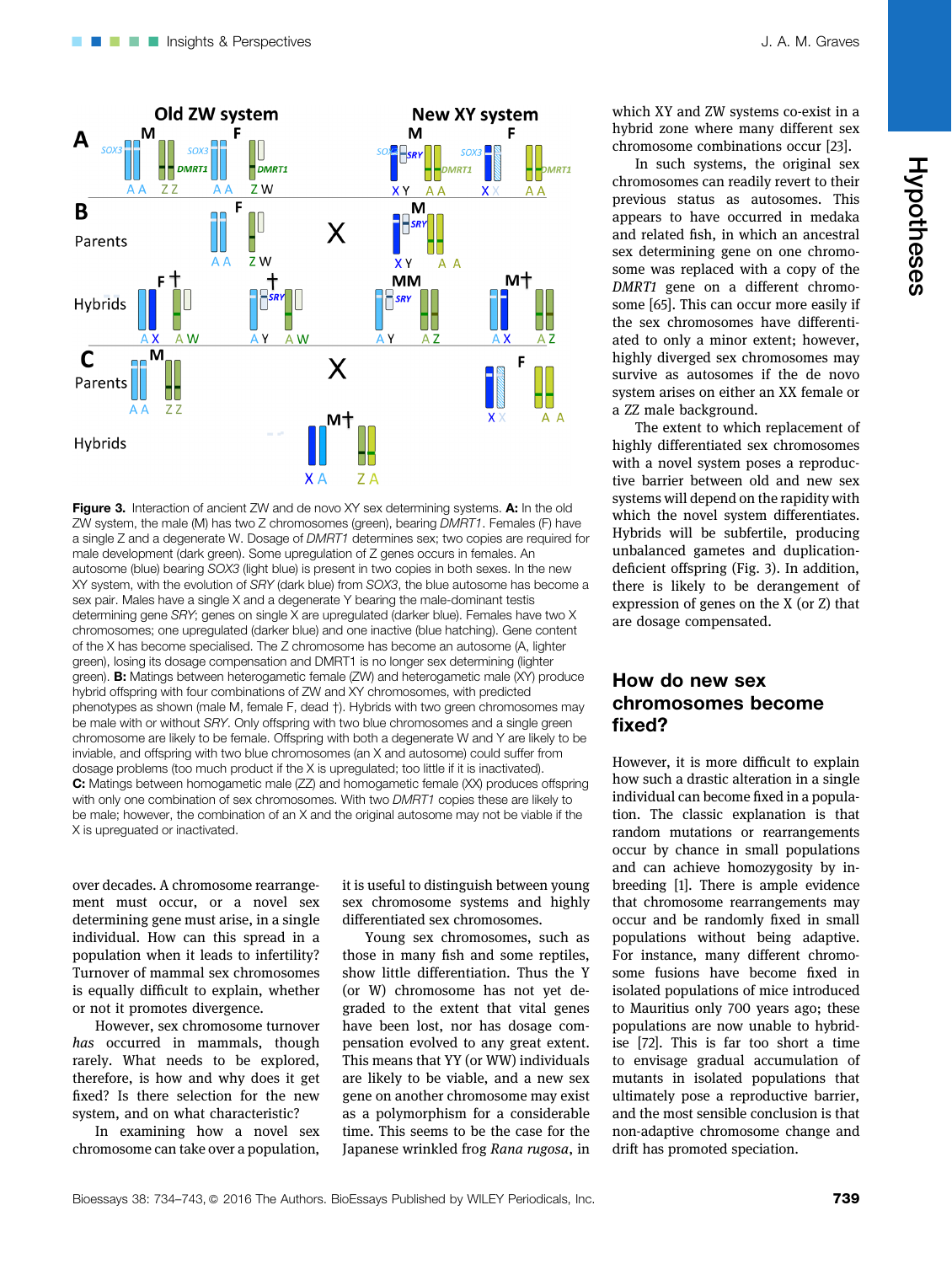Although many authors have discounted the possibility that drastic chromosome change or sex chromosome turnover can occur and be fixed, we have two examples of recent turnover in groups of rodents that have replaced SRY and lost the entire Y chromosome.

The better characterised of these are species of the spiny rat Tokudaia, which live a precarious existence on islands of south Japan. Two species have XO males and females; they lack SRY, and other fertility genes on the mouse Y have been moved or replaced. There are mutations in the target gene SOX9 [73], and a novel gene CBX2 (Chromobox protein homologue 2) appears to have been elevated from its subservient role in gene regulation via chromatin remodelling to the head of the sex determining pathway [74].

Independently, loss of the Y and SRY has occurred in two species of the mole vole Ellobius [75], which presumably now determine sex by an as yet undiscovered gene on the X or autosomes. The loss of the SRY sex determining mechanism seems to have been accompanied by changes in its target gene SOX9 that may have led to its upregulation in the absence of SRY [76].

Interestingly, the X chromosome in both these groups of Y-less rodents has not reverted to an autosomal state [77], perhaps because X-borne genes are upregulated so that two copies are deleterious.

Clues to how loss of the Y could have occurred in spiny rats are provided by a third species (Fig. 4b) which has a bizarre Y, containing more than 100 amplified copies of a mutationally damaged SRY. This suggests that the SRY gene of a common ancestor underwent sequence changes that weakened the binding of SRY protein to DNA, so amplification of this mutant gene was strongly selected to compensate for its poor DNA binding. A change of function of CBX2 to activate the autosomal SOX9 could then have occurred, and this more robust system could have rapidly replaced the compromised SRY sex determination system.

More generally, I propose that a terminally differentiated and mutated Y chromosomemay specify a compromised sex determination system, so its replacement by a de novo gene on an autosome has a selective advantage. Specifically for mammals I suggest that an old system was nearing the end of its useful life,



Figure 4. Turnover of sex chromosomes and speciation in the spiny rat. A: Three species of spiny rat (genus Tokudaia) live on islands in south Japan. The Amami spiny rat retains a Y chromosome but the Amami and Tokunoshima spiny rat have no Y and no SRY [80]. B: The process of loss of the Y. Fertility genes have been relocated to autosomes (chromosomes 3, 5) or the old X as shown, and the rest of the Y, bearing SRY (amplified and possibly inactive), was lost. A novel sex determining function was acquired by CBX2 on chromosome 1.

with terminally differentiated sex chromosomes that bore a mutated sex determining gene, and were full of repetitive sequences and highly prone to rearrangement or deletion. Thus novel sex determining systems that arose independently in monotremes and therians could have been positively selected.

# Can sex chromosome turnover promote divergence?

I have discussed how sex chromosome turnover, even drastic chromosome rearrangement and change from one differentiated sex pair to a novel system,

can and does occur, and can be fixed in a population, even in mammals, and can contribute to reproductive isolation.

But it is extremely difficult to show that chromosome change causes reproductive isolation, rather than simply following or being coincident with an accumulation of mutations that traditionally is credited with reproductive isolation. Obviously there are many divergence events that are decidedly not caused by chromosome change or sex chromosome turnover; witness the near identical gene content of X chromosomes across all eutherian lineages, and the completely stable karyotypes of 60 species of dasyurid marsupials.

However, it is remarkable that the major mammal groups are characterised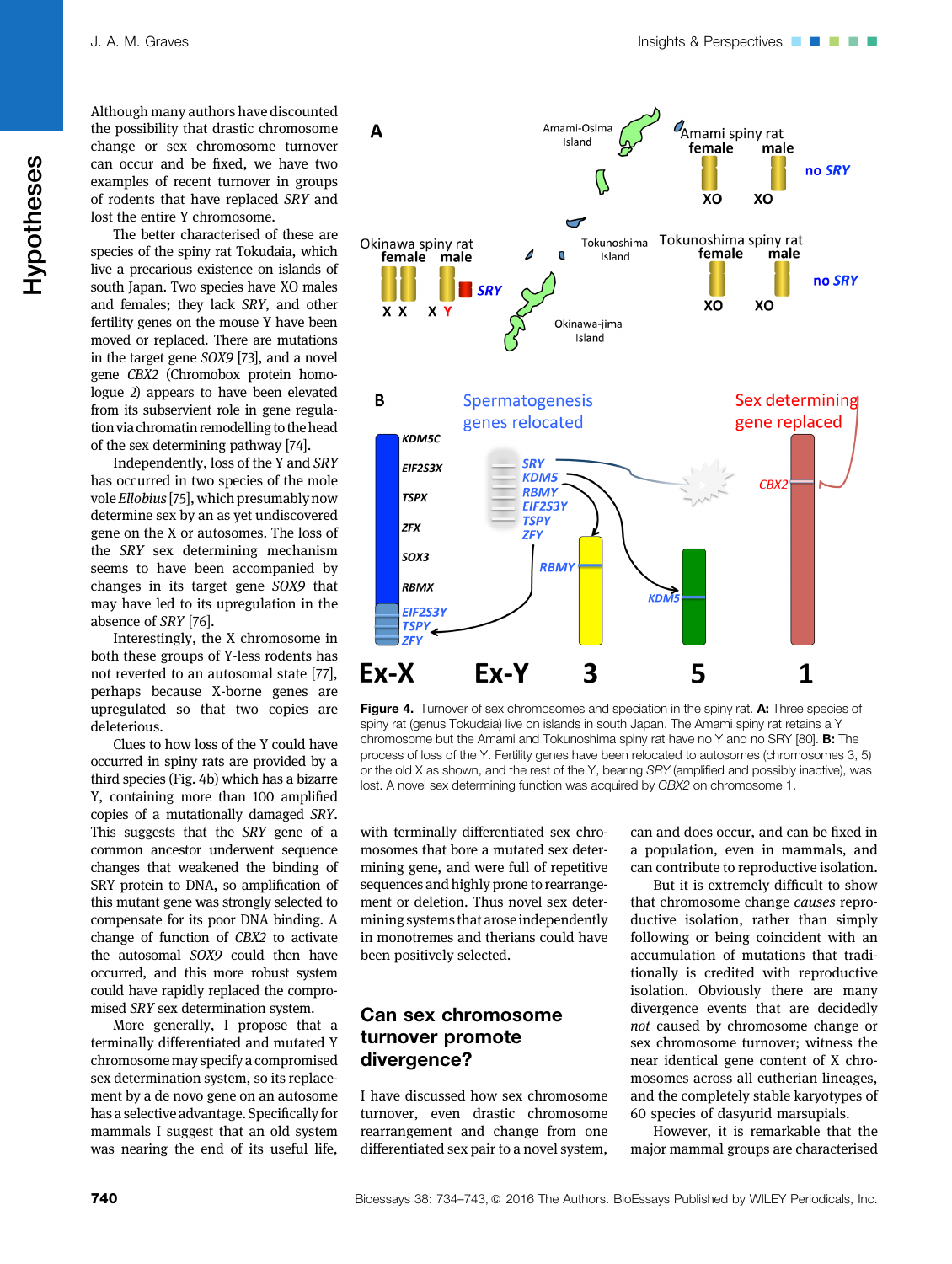

Figure 5. Major sex chromosome changes associated with divergence of mammal lineages. De novo evolution of SRY and the XY sex chromosome system (green star) occurred early in therian evolution and may have triggered divergence of Theria from Prototheria. At the same time, the ancient ZW system was bolstered by translocation with an autosome (blue cross), which may also have promoted divergence of Prototheria from Theria. Two further translocations occurred before divergence of platypus and echidna; different final translocations may have triggered divergence of Families Ornithorhynchidae (platypus) and Tachyglossidae (echidna). In the Theria, fusion of the XY with an autosome (denoted by  $+)$ occurred before eutherian radiation, and may have triggered divergence of Metatheria and Eutheria. Fusions are evident in some marsupial lineages, and many changes in sex determination (symbols in other colours) are observed in different rodent lineages which may signify a recent burst of sex chromosome turnover and speciation.

by sex chromosome rearrangement and turnover (Fig. 5), which are uncommon in mammals.

Remarkable though this coincidence is, it does not tell us that divergence was caused, or even promoted by, chromosome change. How might we distinguish the two hypotheses? Information about populations at deep divergence points such as those that separated the major three groups of mammals is inaccessible. Even where change has occurred over a brief evolutionary time, as in spiny rats, it remains possible that small island populations accumulated mutations that interposed reproductive barriers independently of sex chromosome turnover.

The most advantageous systems to analyse might be rodent groups that have undergone rapid divergence and seem to be undergoing sex chromosome turnover.

# Is there a new round of mammalian sex chromosome turnover and speciation?

The mammal Y chromosome shows all the signs of extreme differentiation. The mouse Y, particularly, seems to be near the end of its useful life. It contains only two genes essential for male phenotype, and these can be readily replaced; SRY by upregulating SOX9, and EIF2S3Y <sup>a</sup> sexually dimorphic transcription factor, by upregulating its X-borne partner EIF2S3X [78].

Many rodent species seem now to be experimenting with novel systems [79]. There are several examples of closely related rodent species with variant sex chromosomes. As well as the two genera that contain Y-less species discussed above, there are three species of Patagonian akodont mice that have evolved an inactive SRY gene, leading to  $SRY$ + female mice [80]. Since other species in the same clade do not have  $SRY+$ females, these changes were thought to be independent; however, they may have occurred after SRY was mutationally damaged, or relocated to part of the Y subject to epigenetic silencing in an ancestral animal. Wood lemmings and a pygmy mouse species have independently evolved variant X chromosomes that suppress SRY action, again leading to XY  $SRY$ + females [79].

Pygmymice are famous for rearrangements of sex chromosomes and autosomes [81]. There are X- and Y-autosome fusions that differentiate closely related species, and some species have both, requiring segregation from a chain of four or even six chromosomes at male meiosis. This is reminiscent of the monotreme translocation complex – perhaps both were selected because they rescue an ancestral system that has become error-prone.

Nor are rodents the only taxon that is prone to sexual experimentation. Bats and shrews, too, show many sex chromosome-autosome fusions. Marsupials have XXY and XYY systems [82], and one fusion of a NOR-carrying autosomal regions [83] may have separated the kangaroo family from other marsupials 11 MYA.

Are rodents showing us the future for our own lineage? Human, indeed primate, sex chromosomes seem to be unusually stable [84], so the human Y may last far longer than the 4.6 MY predicted on the basis of linear decay, or even the more generous lifetime afforded by exponential decay and positive selection [38, 85]. But if primates survive for long enough, change will happen. Will new rounds of fusions rescue the dying Y as in monotremes? Or will novel genes evolve and define new sex chromosomes as in medaka fish and ancient therians? If it happens, will the novel sex chromosomes and sex determining systems promote hominid speciation?

### Conclusion and outlook

New sex determining genes, and novel and rearranged sex chromosomes, characterise all three major branches of mammals. These types of sex chromosome turnover leads to infertility of hybrid offspring, because of unbalanced gametes and disruption of dosage compensation mechanisms.

How are such radical changes perpetuated and fixed in a population? Spread may have been facilitated by the unequal effects of reciprocal crosses between homogametic and heterogametic males and females. They may even have been selected for if the system they replaced was in a terminal stage of degradation.

Did these changes drive, or follow, divergence of mammal lineages? Each would provide a barrier to mating between

Hypotheses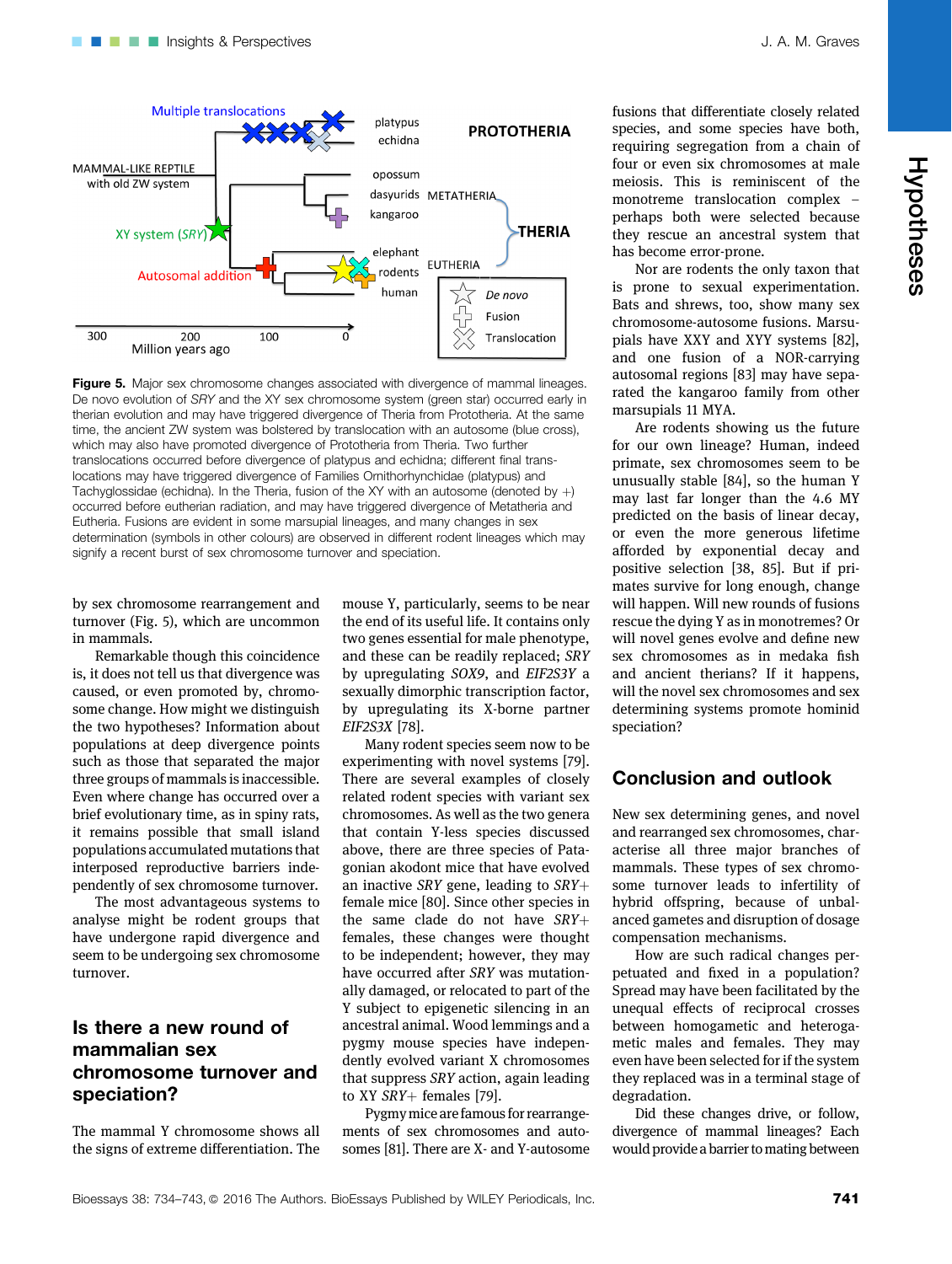individuals with old and new sex chromosome systems. Chromosome speciation was discounted for decades in favour of hypotheses that populations first become isolated (physically or behaviorally), and diverged gradually by the accumulation of small mutations.

To distinguish between these two hypotheses, mammals with variant sex chromosome systems are particularly valuable. Several rodent lineages show recent chromosome rearrangement or turnover, with novel genes that substitute for – or repress –  $SRY$ . These novel systems could provide new insight about the role of sex chromosome turnover in speciation.

The other source of information might be species that recently entered a new niche, such as the mice in Mauritius in which chromosome change and speciation occurred too rapidly to allow for slow accumulation of mutants. Particularly revealing may be captive colonies of zebrafish, which independently lost their W and now rely on different genes in the sex determining pathway [86].

Complete genome sequencing of non-model vertebrates promoted by Genome 10 K [87] may reveal many more systems that are in the process of sex chromosome change, and which we can exploit to determine under what conditions sex chromosome turnover leads to reproductive isolation, and how this translates into speciation.

The author has declared no conflict of interest.

#### References

- 1. White MJD. 1973. Animal Cytology and Evolution. 3d Ed. Cambridge, England: University Press. p 961.
- 2. King M. 1993. Species Evolution: The Role of Chromosome Change. Cambridge, England: Cambridge University Press.
- 3. Olmo E. 2005. Rate of chromosome changes and speciation in reptiles. Genetica 125: 185– 203.
- 4. Faria R, Navarro A. 2010. Chromosomal speciation revisited: rearranging theory with pieces of evidence. Trends Ecol Evol 25: 660–9.
- 5. Mayr E. 1963. Animal Species and Evolution. Cambridge, MA: Harvard University Press.
- 6. Via S. 2009. Natural selection in action during speciation. Proc Natl Acad Sci USA 106: 9939–46.
- 7. Presgraves DC. 2010. The molecular evolutionary basis of species formation. Nat Rev Genet 11: 175–80.
- 8. Navarro A, Faria R, 2014. Pool and conquer: new tricks for (c)old problems. Mol Ecol 23: 1653–5.
- 9. Navarro A, Barton NH, 2003. Chromosomal speciation and molecular divergence-accelerated evolution in rearranged chromosomes. Science 300: 321–4.
- 10. Kirkpatrick M, Barton N. 2006. Chromosome inversions, local adaptation and speciation. Genetics 173: 419–34.
- 11. Civetta A. 2016. Misregulation of gene expression and sterility in interspecies hybrids: causal links and alternative hypotheses. J Mol Evol 82: 176–82.
- 12. Forejt J. 1996. Hybrid sterility in the mouse. Trends Genet 12: 412–7.
- 13. Graves JAM, O'Neill RJ. 1997. Sex chromosome evolution and Haldane's rule. J Hered 88: 358–60.
- 14. Deakin JE, Graves JAM, Rens W. 2012. The evolution of marsupial and monotreme chromosomes. Cytogenet Genome Res 137: 113–29.
- 15. Bender HS, Graves JAM, Deakin JE. 2014. Pathogenesis and molecular biology of a transmissible tumor in the Tasmanian devil. Annu Rev Anim Biosci 2: 165–87.
- 16. Kikuchi K, Hamaguchi S. 2013. Novel sexdetermining genes in fish and sex chromosome evolution. Dev Dvn 242: 339-53.
- 17. Myosho T, Takehana Y, Hamaguchi S, Sakaizumi M. 2015. Turnover of sex chromosomes in celebensis group medaka fishes. G3 (Bethesda) 5: 2685–91.
- 18. Natri HM, Shikano T, Merila J. 2013. Progressive recombination suppression and differentiation in recently evolved neo-sex chromosomes. Mol Biol Evol 30: 1131–44.
- 19. Kitano J, Peichel CL. 2012. Turnover of sex chromosomes and speciation in fishes. Environ Biol Fishes 94: 549–58.
- 20. Ser JR, Roberts RB, Kocher TD. 2010. Multiple interacting loci control sex determination in lake Malawi cichlid fish. Evolution 64: 486–501.
- 21. Malcom JW, Kudra RS, Malone JH. 2014. The sex chromosomes of frogs: variability and tolerance offer clues to genome evolution and function. J Genomics 2: 68–76.
- 22. Uno Y, Nishida C, Takagi C, Igawa T, et al. 2015. Extraordinary diversity in the origins of sex chromosomes in anurans inferred from comparative gene mapping. Cytogenet Genome Res 145: 218–29.
- 23. Miura I, Ohtani H, Ogata M. 2012. Independent degeneration of W and Y sex chromosomes in frog Rana rugosa. Chromosome Res 20: 47–55.
- 24. Roco AS, Olmstead AW, Degitz SJ, Amano T, et al. 2015. Coexistence of Y, W, and Z sex chromosomes in Xenopus tropicalis. Proc Natl Acad Sci USA 112: E4752–61.
- 25. Smith CA, Roeszler KN, Ohnesorg T, Cummins DM, et al. 2009. The avian Z-linked gene DMRT1 is required for male sex determination in the chicken. Nature 461: 267–71.
- 26. Vicoso B, Emerson JJ, Zektser Y, Mahajan S, et al. 2013. Comparative sex chromosome genomics in snakes: differentiation, evolutionary strata, and lack of global dosage compensation. PLoS Biol 11: e1001643.
- 27. Ezaz T, Sarre SD, O'Meally D, Graves JAM, et al. 2009. Sex chromosome evolution in lizards: independent origins and rapid transitions. Cytogenet Genome Res 127: 249–60.
- 28. Ezaz T, Quinn AE, Miura I, Sarre SD, et al. 2005. The dragon lizard Pogona vitticeps has

ZZ/ZW micro-sex chromosomes. Chromosome Res 13: 763–76.

- 29. Quinn AE, Georges A, Sarre S, Guarino F, et al. 2007. Temperature sex reversal implies sex gene dosage in a reptile. Science 316: 411.
- 30. Quinn AE, Sarre SD, Ezaz T, Graves JAM, et al. 2011. Evolutionary transitions between mechanisms of sex determination in vertebrates. Biol Lett 7: 443–8.
- 31. Holleley CE, O'Meally D, Sarre SD, JAM Graves, et al. 2015. Sex reversal triggers the rapid transition from genetic to temperaturedependent sex. Nature 523: 79–82.
- 32. Chen S, Zhang G, Shao C, Huang Q, et al. 2014. Whole-genome sequence of a flatfish provides insights into ZW sex chromosome evolution and adaptation to a benthic lifestyle. Nat Genet 46: 253–60.
- 33. Baroiller JF, D'Cotta H, Saillant E. 2009. Environmental effects on fish sex determination and differentiation. Sex Dev 3: 118–35.
- 34. Piferrer F, Blazquez M, Navarro L, Gonzalez A. 2005. Genetic, endocrine, and environmental components of sex determination and differentiation in the European sea bass (Dicentrarchus labrax L.). Gen Comp Endocrinol 142: 102–10.
- 35. Luo ZX, Yuan CX, Meng QJ, Ji Q. 2011. A Jurassic eutherian mammal and divergence of marsupials and placentals. Nature 476: 442–5.
- 36. Sinclair AH, Berta P, Palmer MS, Hawkins JR, et al. 1990. A gene from the human sexdetermining region encodes a protein with homology to a conserved DNA-binding motif. Nature 346: 240–4.
- 37. Eggers S, Ohnesorg T, Sinclair AH. 2014. Genetic regulation of mammalian gonad development. Nat Rev Endocrinol 10: 673-83.
- 38. Graves JAM. 2006. Sex chromosome specialization and degeneration in mammals. Cell 124: 901–14.
- 39. Skinner BM, Sargent CA, Churcher C, Hunt T, et al. 2016. The pig X and Y Chromosomes: structure, sequence, and evolution. Genome Res 26: 130–9.
- 40. Graves JAM. 2016. Evolution of vertebrate sex chromosomes and dosage compensation. Nat Rev Genet 17: 33-46.
- 41. Yamauchi Y, Riel JM, Stoytcheva Z, Ward MA, 2014. Two Y genes can replace the entire Y chromosome for assisted reproduction in the mouse. Science 343: 69-72.
- 42. Ohno S. 1967. Sex Chromosomes and Sex-Linked Genes. Berlin Heidelberg: Springer-Verlag.
- 43. Charlesworth B. 1991. The evolution of sex chromosomes. Science 251: 1030–3.
- 44. Foster JW, Graves JAM. 1994. An SRYrelated sequence on the marsupial X chromosome: implications for the evolution of the mammalian testis-determining gene. Proc Natl Acad Sci USA 91: 1927–31.
- 45. Burgoyne PS, Buehr M, Koopman P, Rossant J, et al. 1988. Cell-autonomous action of the testis-determining gene: sertoli cells are exclusively XY in XX-XY chimaeric mouse testes. Development 102: 443–50.
- 46. Sutton E, Hughes J, White S, Sekido R, et al. 2011. Identification of SOX3 as an XX male sex reversal gene in mice and humans. J Clin Invest 121: 328–41.
- 47. Graves JAM. 2013. How to evolve new vertebrate sex determining genes. Dev Dyn 242: 354–59.